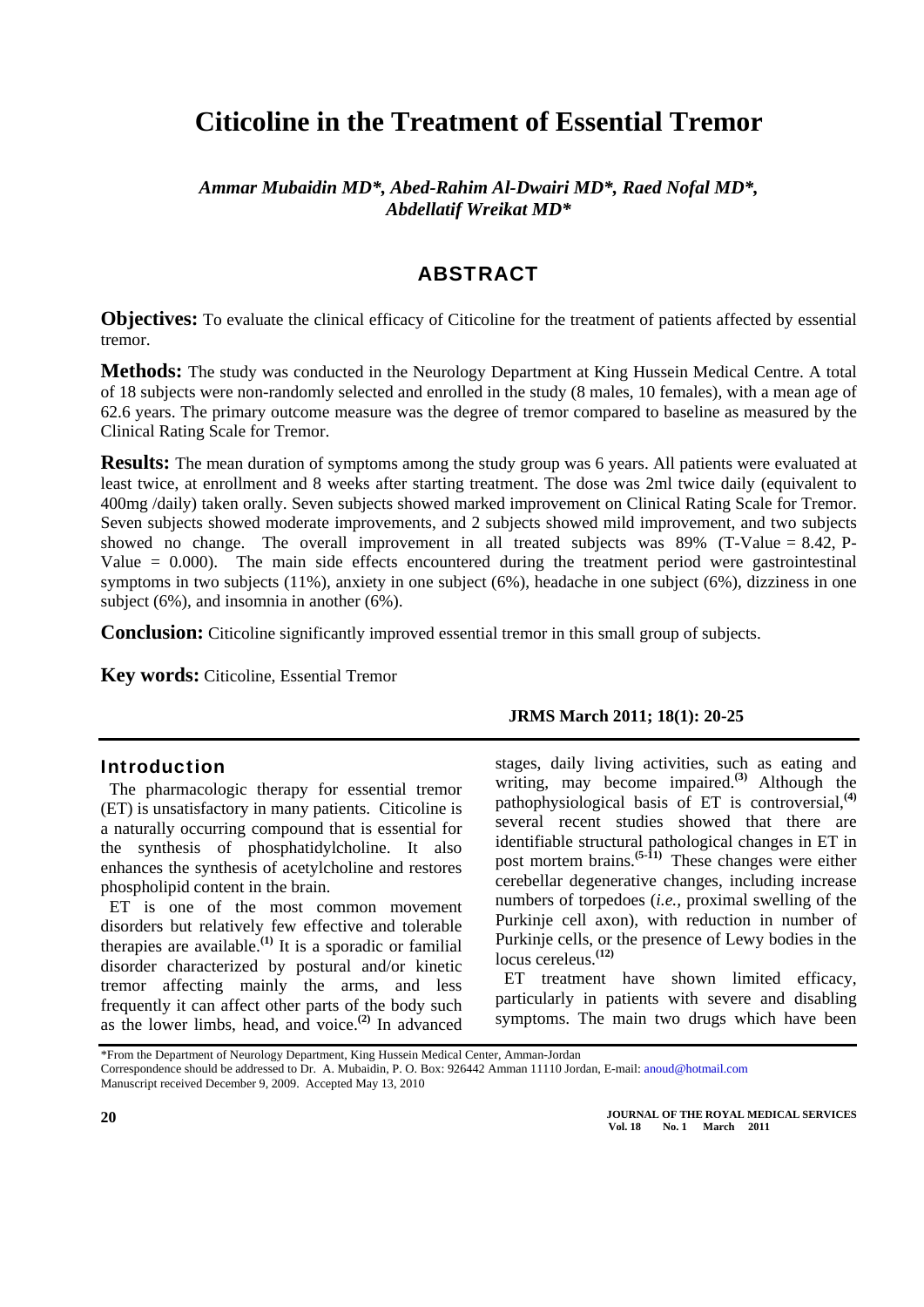proven equally effective in ET therapy are propranolol and primidone.**(13)** Several other drugs have been used with limited or short lasting efficacy.**[\(14-21\)](http://neuro.psychiatryonline.org/cgi/content/full/18/1/64#R07006229#R07006229)**

 Our study aimed to evaluate the clinical efficacy of Citicoline for the treatment of patients affected by ET at King Hussein Medical Centre.

## **Methods**

An open study was conducted to evaluate the efficacy of Citicoline for the treatment of ET in the Neurology Department at King Hussein Medical Centre between February 2009 and July 2009. We assessed a group of 18 patients (8 males, 10 females) who met the diagnostic criteria of ET as proposed by Bain *et al.*<sup>(22)</sup> Females constituted 55.6% of the study group and the sample's age ranged between 44 and 76 years (mean 62.6 years), (Table I).

Their mean duration of illness was 6 years (range 1–14 years), and 7 out of 18 (38.8%) showed positive family history associated with ET. The patients who were on specific medication for ET were stopped for two weeks before the beginning of the study. All patients proved to have normal thyroid function tests prior to enrollment. All 18 patients had bilateral tremor in the upper extremities. None of the studied patients were taking alcohol. All patients received Citicoline in an oral dose of 2ml twice daily (equivalent to 400 mg daily) during the study period. An informed consent was obtained from all patients before the study in addition to Institutional Review Board (IRB), and Institutional Ethical Committee (IEC) approval.

The severity of tremor was quantified using the Clinical Rating Scale for Tremor (CRST).**(23)** All clinical evaluations were carried out and recorded by neurologists.

All patients were clinically evaluated at least twice, at enrollment and 8 weeks after starting treatment using the CRST. The degree and percentage of improvement on CRST was scored: no improvement, mild improvement (up to 30%), moderate improvement (31-50%), and marked improvement (above 51%) as illustrated in Table II. Simple descriptive statistics using mean and percentage was used to describe the study variables. T-test was used to determine statistically significant baseline and post treatment improvement after Citicoline treatment.

## **Results**

Table III demonstrates that seven subjects showed marked improvement on CRST (39%), seven subjects showed moderate improvements (39%) two subjects (11%) showed mild improvement, and two subjects showed no change (11%). The overall improvement in all treated subjects was 89%.

A statistically significant difference was found for most of patients when comparing basal and post treatment evaluations ( $t = 8.42$ ,  $P = 0.000$ ). No statistically significant differences were found between those patients with family and those without family history in terms of response.

Throughout the study, treatment with Citicoline showed a tolerability profile that seemed favorable in all cases, with no drop outs. Table IV presents the main side effects encountered during the treatment period which were gastrointestinal symptoms in two subjects (11%), anxiety in one subject (6%), headache in one subject (6%), dizziness in one subject (6%), and insomnia in one subject (6%).

## **Discussion**

The last few years have seen an increase in the number of therapies studied for ET. Nevertheless, the drug treatment of ET remains poor and often unsatisfactory,**(24)** and most studies support, at best, a 50% reduction in tremor severity.

The report of the Quality Standards Subcommittee of the American Academy of Neurology published<br>in  $2005^{(25)}$  recommended propranolol and in 2005:**(25)** recommended propranolol and primidone for limb tremor as level A; Alprazolam, Atenolol, Gabapentin, and Topiramate as level B; Clonazepam, Nadolol, clozapine, Botulinum toxin A, and Nimodipine, Deep Brain Stimulation (DBS) and Thalamotomy as level C.

The efficacy of Primidone and b-adrenergic antagonists such as Propranolol has been demonstrated in several studies,**([26-29\)](http://neuro.psychiatryonline.org/cgi/content/full/18/1/64#R07006229#R07006229)** and considered by many as first line of treatment.**(25)** Gabapentin on the other hand can be likely regarded as an appropriate treatment in ET as it has shown improvement in several studies,**(30-32)** and may have similar efficacy to propranolol.<sup>(30)</sup> Several doubleblind placebo controlled trials of Topiramate in ET subjects showed improvement in subjective and objective measurements of tremor corresponding to 20%–30% improvement over baseline.**(33-35)** Two open-label studies showed modest benefit of Zonisamide in the treatment of ET.**(36-38)** A double-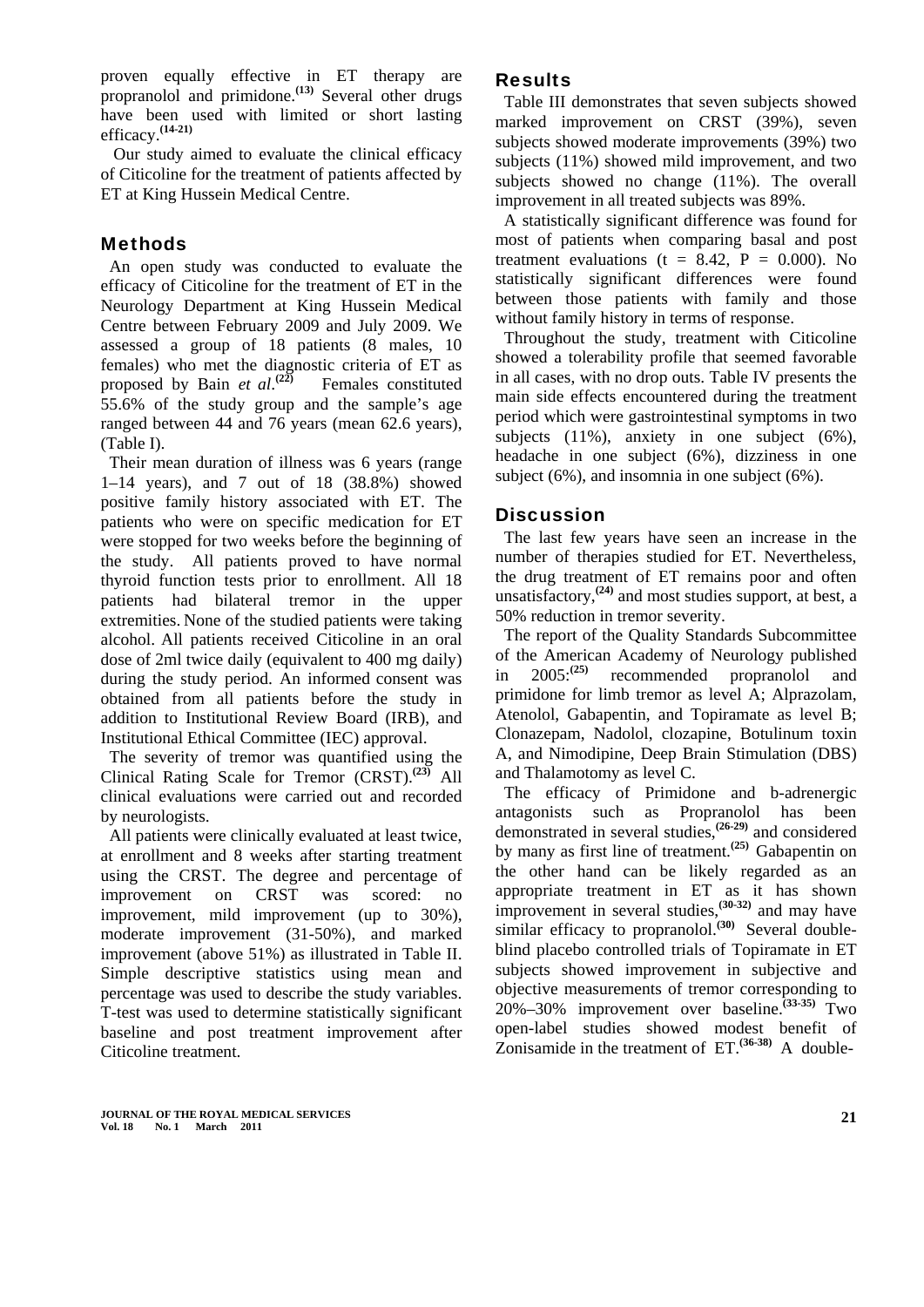**Table I.** Demographic Characteristics of Patients

| $\ldots$<br>Subject | Gender | $S1$ and $S2$ and $S3$ are $S4$ and $S5$ are $S6$ and $S7$ are $S8$ and $S9$ are $S1$ are $S1$ are $S1$ are $S1$ and $S2$ are $S1$<br>Age | Duration of symptoms in years | <b>Positive Family History</b> |  |  |  |
|---------------------|--------|-------------------------------------------------------------------------------------------------------------------------------------------|-------------------------------|--------------------------------|--|--|--|
|                     | F      | 72                                                                                                                                        | 11                            |                                |  |  |  |
| 2                   | M      | 61                                                                                                                                        | 4                             | $+ve$                          |  |  |  |
| 3                   | F      | 55                                                                                                                                        | 12                            | $+ve$                          |  |  |  |
|                     | F      | 48                                                                                                                                        | 3                             |                                |  |  |  |
|                     | F      | 57                                                                                                                                        |                               | $+ve$                          |  |  |  |
| 6                   | M      | 59                                                                                                                                        |                               |                                |  |  |  |
|                     | M      | 76                                                                                                                                        |                               |                                |  |  |  |
| 8                   | F      | 44                                                                                                                                        | 14                            | $+ve$                          |  |  |  |
| 9                   | F      | 66                                                                                                                                        |                               |                                |  |  |  |
| 10                  | F      | 69                                                                                                                                        |                               | $+ve$                          |  |  |  |
| 11                  | M      | 70                                                                                                                                        |                               | $+ve$                          |  |  |  |
| 12                  | M      | 72                                                                                                                                        |                               |                                |  |  |  |
| 13                  | F      | 76                                                                                                                                        |                               |                                |  |  |  |
| 14                  | M      | 46                                                                                                                                        |                               |                                |  |  |  |
| 15                  | F      | 64                                                                                                                                        |                               |                                |  |  |  |
| 16                  | M      | 61                                                                                                                                        | 12                            | $+ve$                          |  |  |  |
| 17                  | M      | 66                                                                                                                                        | 9                             |                                |  |  |  |
| 18                  | F      | 65                                                                                                                                        |                               |                                |  |  |  |

**Table II.** Clinical Evaluation of Essential Tremor (ET) before and after eight weeks of treatment with Citicoline

| Subject | <b>Baseline tremor rating</b> | Tremor rating scale at | Percentage of improvement | Degree of improvement |  |
|---------|-------------------------------|------------------------|---------------------------|-----------------------|--|
|         | scale                         | 8 weeks                | from baseline             |                       |  |
|         | $(0-4)$                       | $(0-4)$                |                           |                       |  |
|         | 3                             |                        | 50                        | ***                   |  |
|         |                               |                        | 100                       | ****                  |  |
|         |                               |                        | 50                        | ***                   |  |
|         |                               |                        | 100                       | ****                  |  |
|         |                               |                        | 100                       | ****                  |  |
|         |                               |                        | 100                       | ****                  |  |
|         |                               |                        | 25                        | $***$                 |  |
|         |                               |                        | 50                        | ***                   |  |
| 9       |                               |                        | 100                       | ****                  |  |
| 10      |                               |                        | 0%                        | *                     |  |
| 11      |                               |                        | 50                        | ***                   |  |
| 12      |                               |                        | 50                        | ***                   |  |
| 13      |                               |                        | 25                        | $**$                  |  |
| 14      |                               |                        | $\Omega$                  | *                     |  |
| 15      |                               |                        | 100                       | ****                  |  |
| 16      |                               |                        | 75                        | ****                  |  |
| 17      |                               |                        | 50                        | ***                   |  |
| 18      |                               |                        | 50                        | ***                   |  |

**Clinical Rating Scale for Tremor (CRST):** 0= no tremor, 1= slight, may be intermittent, 2= moderate amplitude, may be intermittent, 3= marked amplitude, 4= severe amplitude

**Degree of Improvement:**  $* =$  no improvement,  $** =$  mild improvement (up to 30% improvement),  $*** =$  moderate improvement (31-50%) improvement)**,** \*\*\*\* = marked improvement (above 51%)

blind placebo controlled study using Pregabalin showed significant benefit in reduction of tremor amplitude.**(39)**

Botulinum Toxin has also been studied in ET,**(40-45)** most studies have demonstrated mild to marked improvement over baseline in terms of clinical rating scales.

Citicoline is a complex organic molecule that functions as an intermediate in the biosynthesis of cell membrane phospholipids. Citicoline is also known as CDP-choline and cytidine diphosphate choline (cytidine 5'-diphosphocholine).

Exogenous Citicoline is hydrolyzed in the small intestine and readily absorbed as choline and cytidine, where they enter various biosynthetic pathways that utilize Citicoline as an intermediate, and cross the blood-brain barrier for resynthesis into Citicoline in the brain. Citicoline was found to have a sparing effect on systemic choline reserves, as well as inhibiting the breakdown of membrane phospholipids. The brain uses choline preferentially for acetylcholine synthesis, and when the demand for acetylcholine increases or choline stores in the brain are low, phospholipids in the neuronal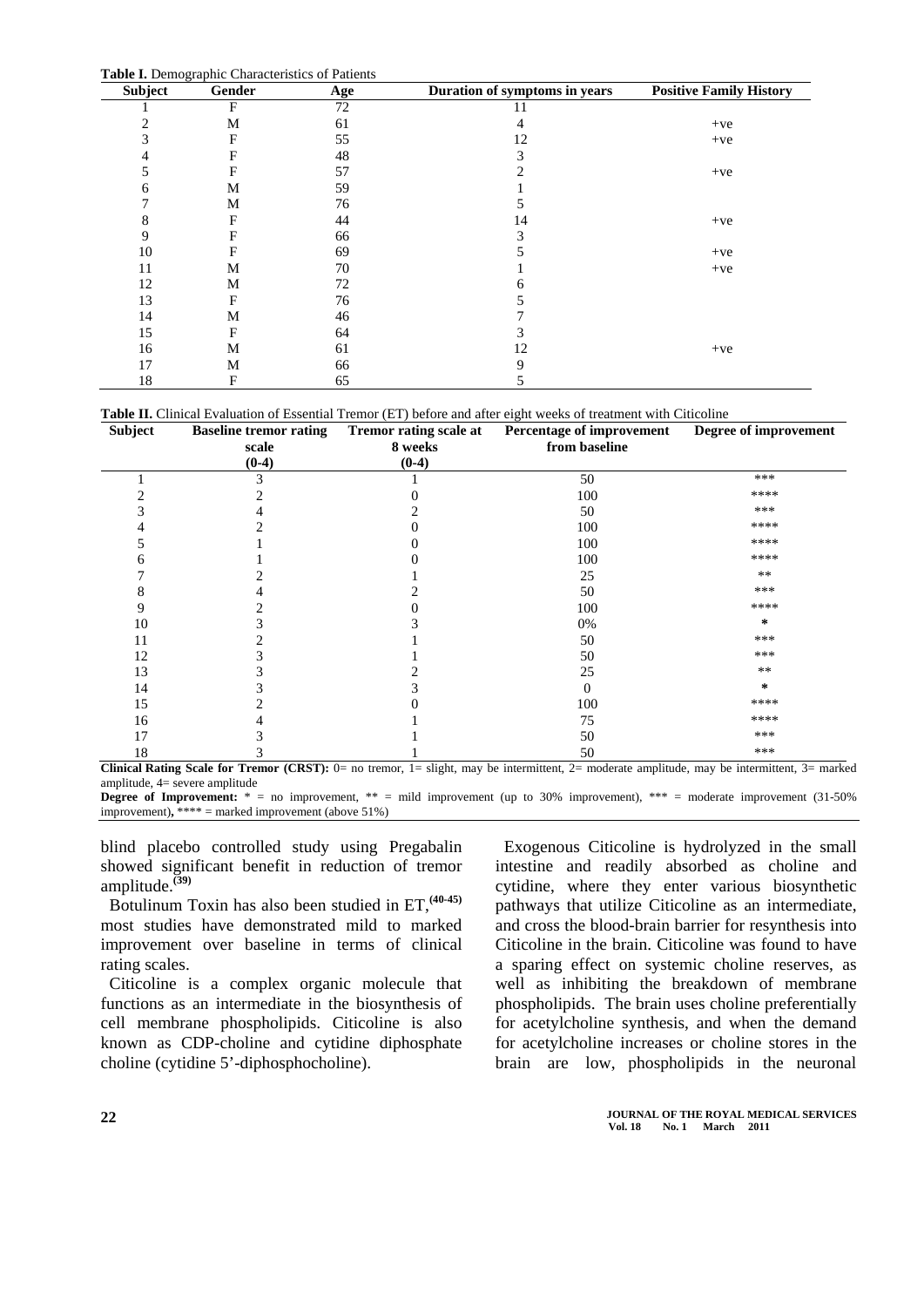**Table III.** Number and percentage of improvement after receiving Citicoline among the study group

| Degree of Improvement | <b>Number of Patients</b> | <b>Percentage of Improvement</b> |
|-----------------------|---------------------------|----------------------------------|
| No Improvement        |                           |                                  |
| Mild Improvement      |                           |                                  |
| Moderate Improvement  |                           | 39                               |
| Marked Improvement    |                           | 39                               |

| Table IV. Side effects among the study group |     |           |     |         |         |            |            |                |                        |     |
|----------------------------------------------|-----|-----------|-----|---------|---------|------------|------------|----------------|------------------------|-----|
| Side effect                                  | Anx | $\bf{LE}$ | Dep | $\bf H$ | N, V, D | <b>INS</b> | <b>EBT</b> | $\mathbf{ALG}$ | $\mathbf{U}\mathbf{I}$ | DIZ |
|                                              |     |           |     |         | ∗       |            |            |                |                        |     |
| 2                                            |     |           |     |         |         |            |            |                |                        |     |
| 3                                            |     |           |     |         |         |            |            |                |                        |     |
| 4                                            | ∗   |           |     | $\ast$  |         |            |            |                |                        |     |
| 5                                            |     |           |     |         |         |            |            |                |                        |     |
| 6                                            |     |           |     |         |         |            |            |                |                        |     |
|                                              |     |           |     |         |         |            |            |                |                        |     |
| 8                                            |     |           |     |         |         |            |            |                |                        |     |
| 9                                            |     |           |     |         |         |            |            |                |                        |     |
| 10                                           |     |           |     |         | $\ast$  |            |            |                |                        |     |
| 11                                           |     |           |     |         |         |            |            |                |                        |     |
| 12                                           |     |           |     |         |         |            |            |                |                        |     |
| 13                                           |     |           |     |         |         |            |            |                |                        | ∗   |
| 14                                           |     |           |     |         |         |            |            |                |                        |     |
| 15                                           |     |           |     |         |         |            |            |                |                        |     |
| 16                                           |     |           |     |         |         | $\ast$     |            |                |                        |     |
| 17                                           |     |           |     |         |         |            |            |                |                        |     |
| 18                                           |     |           |     |         |         |            |            |                |                        |     |

**EBT**: elevated body temperature, **H**: headache, **N, V, D**: nausea, vomiting, diarrhea, **Anx**: anxiety, **Dep**: depression, **UI**: urinary incontinence, **INS**: insomnia, **ALG**: Allergic reaction, **LE**: Leg Edema, **DIZ**: dizziness

membrane can be catabolized to supply the needed choline.

In an in-vitro study, Citicoline at high concentrations stimulated brain acetylcholinesterase (AChE). The postulated mechanism involves bioconversion of Citicoline to phosphatidylcholine. Experimental studies in rats found evidence that Citicoline potentiates dopamine release in the brain, presumably by stimulating release of acetylcholine.**(47)** As the Biochemical markers of cholinergic nerve transmission are known to be deficient in conditions characterized by degeneration of cholinergic neurons, such as Alzheimer's disease (AD), Citicoline was found to modestly improve cognitive function in these patients by serving as an acetylcholine precursor.

Citicoline has been used in various disorders mainly neurological, in particular stroke, brain injury, Alzheimer's Disease, and vascular dementia. A study carried by [Agnoli](http://www.ncbi.nlm.nih.gov/sites/entrez?Db=pubmed&Cmd=Search&Term=%22Agnoli%20A%22%5BAuthor%5D&itool=EntrezSystem2.PEntrez.Pubmed.Pubmed_ResultsPanel.Pubmed_RVAbstract) *et al.* using CDP-Choline in Parkinsonian patients based on its intermediate action in the phospholipid metabolic pathway to improve the functionality of the dopamine (DA) system, showed that CDP-choline significantly improve rigidity and bradykinesia with

less amelioration of tremor suggesting a possible action on the DA receptor through an activation of the phospholipid metabolism.

In our open experimental study, we found that Citicoline is an effective drug in the control of tremor symptoms in a dose of 400mg daily. The overall improvement was in 89% in the study group, which is higher than any previous studies conducted to date to control ET. If we compare our result to Propranolol which is the only FDA approved medication for ET, we find that the mean reduction of tremor in propranolol ranged from 50-60%**(25)** whereas with Citicoline it reached 89%.

The improvement was marked in 39%, moderate in 39%, and mild in 11% and in 11% showed no benefit**.** Although no benefit was noted clinically in two subjects (11%), the two non-responders believed that they felt subjectively better and wished to continue the treatment.

### Limitation of the Study

 Comparison of our study results regarding efficacy of Citicoline in ET treatment is different because of the study design and population selection. Further studies, preferably double-blind and placebo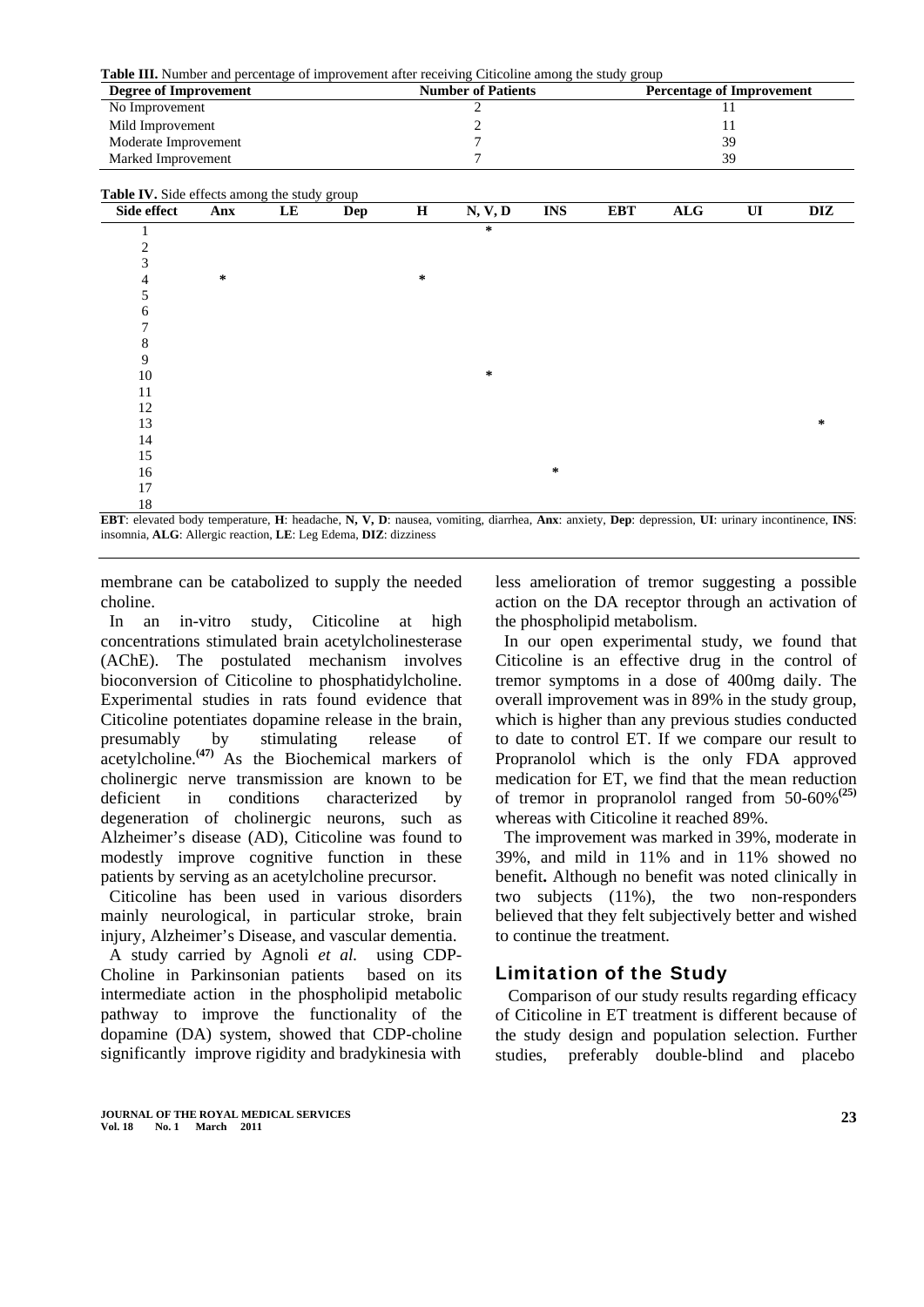controlled, are needed to find out the role of Citicoline in the treatment of various types of tremor.

### Conclusion

Citicoline significantly improved essential tremor in this small group of subjects.

#### References

- 1. **Dogu O, Sevim S, Camdeviren H,** *et al***.** Prevalence of essential tremor: door-to-door neurologic exams in Mersin province, Turkey. *Neurol* 2003; 61:1804–1806.
- 2. **Jankovic J.** Essential tremor: clinical characteristics. *Neurol* 2000; 54(suppl.): 21-25.
- 3. **Koller WC, Biary N, Cone S.** Disability in essential tremor: effect of treatment. *Neurol* 1986; 36:1001–1004.
- 4. **Deuschl G, Elble R.** The pathophysiology of essential tremor. *Neurol* 2000; 54(suppl.):14-20
- 5. **[Louis ED](http://www.ncbi.nlm.nih.gov/sites/entrez?Db=pubmed&Cmd=Search&Term=%22Louis%20ED%22%5BAuthor%5D&itool=EntrezSystem2.PEntrez.Pubmed.Pubmed_ResultsPanel.Pubmed_DiscoveryPanel.Pubmed_RVAbstractPlus), [Borden S,](http://www.ncbi.nlm.nih.gov/sites/entrez?Db=pubmed&Cmd=Search&Term=%22Borden%20S%22%5BAuthor%5D&itool=EntrezSystem2.PEntrez.Pubmed.Pubmed_ResultsPanel.Pubmed_DiscoveryPanel.Pubmed_RVAbstractPlus) [Moskowitz CB](http://www.ncbi.nlm.nih.gov/sites/entrez?Db=pubmed&Cmd=Search&Term=%22Moskowitz%20CB%22%5BAuthor%5D&itool=EntrezSystem2.PEntrez.Pubmed.Pubmed_ResultsPanel.Pubmed_DiscoveryPanel.Pubmed_RVAbstractPlus).** Essential tremor centralized brain repository: diagnostic validity and clinical characteristics of a highly selected group of essential tremor cases. *[Mov](javascript:AL_get(this,%20)  [Disord](javascript:AL_get(this,%20)* 2005 Oct; 20(10):1361-1365.
- 6. **[Louis ED,](http://www.ncbi.nlm.nih.gov/sites/entrez?Db=pubmed&Cmd=Search&Term=%22Louis%20ED%22%5BAuthor%5D&itool=EntrezSystem2.PEntrez.Pubmed.Pubmed_ResultsPanel.Pubmed_DiscoveryPanel.Pubmed_RVAbstractPlus) [Vonsattel JP,](http://www.ncbi.nlm.nih.gov/sites/entrez?Db=pubmed&Cmd=Search&Term=%22Vonsattel%20JP%22%5BAuthor%5D&itool=EntrezSystem2.PEntrez.Pubmed.Pubmed_ResultsPanel.Pubmed_DiscoveryPanel.Pubmed_RVAbstractPlus) [Honig LS](http://www.ncbi.nlm.nih.gov/sites/entrez?Db=pubmed&Cmd=Search&Term=%22Honig%20LS%22%5BAuthor%5D&itool=EntrezSystem2.PEntrez.Pubmed.Pubmed_ResultsPanel.Pubmed_DiscoveryPanel.Pubmed_RVAbstractPlus),** *et al***.** Essential tremor associated with pathologic changes in the cerebellum. *[Arch Neurol](javascript:AL_get(this,%20)* 2006 Aug; 63(8):1189-1193.
- 7. **[Louis ED,](http://www.ncbi.nlm.nih.gov/sites/entrez?Db=pubmed&Cmd=Search&Term=%22Louis%20ED%22%5BAuthor%5D&itool=EntrezSystem2.PEntrez.Pubmed.Pubmed_ResultsPanel.Pubmed_DiscoveryPanel.Pubmed_RVAbstractPlus) [Vonsattel JP,](http://www.ncbi.nlm.nih.gov/sites/entrez?Db=pubmed&Cmd=Search&Term=%22Vonsattel%20JP%22%5BAuthor%5D&itool=EntrezSystem2.PEntrez.Pubmed.Pubmed_ResultsPanel.Pubmed_DiscoveryPanel.Pubmed_RVAbstractPlus) [Honig LS](http://www.ncbi.nlm.nih.gov/sites/entrez?Db=pubmed&Cmd=Search&Term=%22Honig%20LS%22%5BAuthor%5D&itool=EntrezSystem2.PEntrez.Pubmed.Pubmed_ResultsPanel.Pubmed_DiscoveryPanel.Pubmed_RVAbstractPlus),** *et al***.** Neuropathologic findings in essential tremor. *[Neurology](javascript:AL_get(this,%20)* 2006 Jun 13; 66(11):1756-1759.
- 8. **[Louis ED](http://www.ncbi.nlm.nih.gov/sites/entrez?Db=pubmed&Cmd=Search&Term=%22Louis%20ED%22%5BAuthor%5D&itool=EntrezSystem2.PEntrez.Pubmed.Pubmed_ResultsPanel.Pubmed_DiscoveryPanel.Pubmed_RVAbstractPlus), [Faust PL](http://www.ncbi.nlm.nih.gov/sites/entrez?Db=pubmed&Cmd=Search&Term=%22Faust%20PL%22%5BAuthor%5D&itool=EntrezSystem2.PEntrez.Pubmed.Pubmed_ResultsPanel.Pubmed_DiscoveryPanel.Pubmed_RVAbstractPlus), [Vonsattel JP,](http://www.ncbi.nlm.nih.gov/sites/entrez?Db=pubmed&Cmd=Search&Term=%22Vonsattel%20JP%22%5BAuthor%5D&itool=EntrezSystem2.PEntrez.Pubmed.Pubmed_ResultsPanel.Pubmed_DiscoveryPanel.Pubmed_RVAbstractPlus)** *et al***.**  Neuropathological changes in essential tremor: 33 cases compared with 21 controls. *[Brain](javascript:AL_get(this,%20)* 2007 Dec; 130(Pt 12):3297-3307.
- 9. **Louis ED, Yi H, Erickson Davis, Vonsattel JP, Faust PL.** Structural study of purkinje cell axonal torpedoes in essential tremor. *Neurosci Lett* 2009 Feb 6;450(3):287-291
- 10. **Axelrad JE, Louis ED, Honig LS,** *et al***.** Reduced Purkinje cell number in essential tremor: a postmortem study. *Arch Neurol* 2008; 65:101–107.
- 11. **Shill HA, Adler CH, Sabbagh MN,** *et al***.** Pathologic findings in prospectively ascertained essential tremor subjects. *Neurology* 2008; 70: 1452-1455.
- 12. **[Louis ED,](http://www.ncbi.nlm.nih.gov/sites/entrez?Db=pubmed&Cmd=Search&Term=%22Louis%20ED%22%5BAuthor%5D&itool=EntrezSystem2.PEntrez.Pubmed.Pubmed_ResultsPanel.Pubmed_DiscoveryPanel.Pubmed_RVAbstractPlus) [Honig LS](http://www.ncbi.nlm.nih.gov/sites/entrez?Db=pubmed&Cmd=Search&Term=%22Honig%20LS%22%5BAuthor%5D&itool=EntrezSystem2.PEntrez.Pubmed.Pubmed_ResultsPanel.Pubmed_DiscoveryPanel.Pubmed_RVAbstractPlus), [Vonsattel JP](http://www.ncbi.nlm.nih.gov/sites/entrez?Db=pubmed&Cmd=Search&Term=%22Vonsattel%20JP%22%5BAuthor%5D&itool=EntrezSystem2.PEntrez.Pubmed.Pubmed_ResultsPanel.Pubmed_DiscoveryPanel.Pubmed_RVAbstractPlus),** *et al***.** Essential tremor associated with focal nonnigral Lewy bodies: a clinicopathologic study. *[Arch](javascript:AL_get(this,%20)  [Neurol](javascript:AL_get(this,%20)* 2005 Jun; 62(6):1004-1007.
- 13. **Louis ED.** Clinical practice. Essential tremor. *N Engl J Med* 2001; 345(12):887-891.
- 14. **Thompson C, Lang A, Parkes JD,** *et al***.** A double-blind trial of clonazepam in benign

essential tremor. *Clin Neuropharmacol* 1984; 7:83- 88.

- 15. **Huber S, Paulson GW.** Efficacy of alprazolam for essential tremor. *Neurology* 1988; 38: 241-243.
- 16. **Ondo W, Hunter C, Vuong KD,** *et al***.** Gabapentin for essential tremor: a multiple-dose, double-blind, placebo-controlled trial. *Mov Disord* 2000, 15:678- 682.
- 17. **Muenter MD, Daube JR, Caviness JN, Miller PN.** Treatment of essential tremor with methazolamide. *Mayo Clin Proc* 1991; 66: 991- 997.
- 18. **McCarthy RH.** Clozapine reduces essential tremor independent of its antipsychotic effect: a case report (letter). *J Clin Psychopharmacol* 1994; 14: 212-213.
- 19. **Biary N, Bahou Y, Sofi MA,** *et al***.** The effect of nimodipine on essential tremor. *Neurology* 1995; 45: 1523-1525.
- 20. **Mally J, Stone TW.** The effect of theophylline on essential tremor: the possible role of GABA. *Pharmacol Biochem Behav* 1991; 39: 345-349.
- 21. **Jankovic J, Schwartz K, Clemence W,** *et al***.** A randomized doubleblind, placebo-controlled study to evaluate botulinum toxin type A in essential tremors. *Mov Disord* 1996; 11: 250-256.
- 22. **Bain P, Brin M, Deuschl G,** *et al***.** Criteria for the diagnosis of essential tremor. *Neurology* 2000; 54(suppl.):7.
- 23. **Fahn S, Tolosa E, Marin C.** Clinical rating scale for tremor, in Parkinson's disease and Movement disorders, Edited by Jankovic J, Tolosa E. Baltimore, Williams & Wilkins, 1993; pp 271-280.
- 24. **Hubble JP, Busenbark KL, Koller WC.** Essential tremor. *Clin Neuropharmacol* 1989; 12:453-482.
- 25. **[Zesiewicz TA](http://www.ncbi.nlm.nih.gov/sites/entrez?Db=pubmed&Cmd=Search&Term=%22Zesiewicz%20TA%22%5BAuthor%5D&itool=EntrezSystem2.PEntrez.Pubmed.Pubmed_ResultsPanel.Pubmed_DiscoveryPanel.Pubmed_RVAbstractPlus), [Elble R,](http://www.ncbi.nlm.nih.gov/sites/entrez?Db=pubmed&Cmd=Search&Term=%22Elble%20R%22%5BAuthor%5D&itool=EntrezSystem2.PEntrez.Pubmed.Pubmed_ResultsPanel.Pubmed_DiscoveryPanel.Pubmed_RVAbstractPlus) [Louis ED,](http://www.ncbi.nlm.nih.gov/sites/entrez?Db=pubmed&Cmd=Search&Term=%22Louis%20ED%22%5BAuthor%5D&itool=EntrezSystem2.PEntrez.Pubmed.Pubmed_ResultsPanel.Pubmed_DiscoveryPanel.Pubmed_RVAbstractPlus)** *et al***.** [Quality](http://www.ncbi.nlm.nih.gov/sites/entrez?Db=pubmed&Cmd=Search&Term=%22Quality%20Standards%20Subcommittee%20of%20the%20American%20Academy%20of%20Neurology%22%5BCorporate%20Author%5D&itool=EntrezSystem2.PEntrez.Pubmed.Pubmed_ResultsPanel.Pubmed_DiscoveryPanel.Pubmed_RVAbstractPlus)  [Standards Subcommittee of the American](http://www.ncbi.nlm.nih.gov/sites/entrez?Db=pubmed&Cmd=Search&Term=%22Quality%20Standards%20Subcommittee%20of%20the%20American%20Academy%20of%20Neurology%22%5BCorporate%20Author%5D&itool=EntrezSystem2.PEntrez.Pubmed.Pubmed_ResultsPanel.Pubmed_DiscoveryPanel.Pubmed_RVAbstractPlus)  [Academy of Neurology](http://www.ncbi.nlm.nih.gov/sites/entrez?Db=pubmed&Cmd=Search&Term=%22Quality%20Standards%20Subcommittee%20of%20the%20American%20Academy%20of%20Neurology%22%5BCorporate%20Author%5D&itool=EntrezSystem2.PEntrez.Pubmed.Pubmed_ResultsPanel.Pubmed_DiscoveryPanel.Pubmed_RVAbstractPlus). Practice parameter: therapies for essential tremor: report of the Quality Standards Subcommittee of the American Academy of Neurology. *[Neurology](javascript:AL_get(this,%20)* 2005 Jun 28; 64(12): 2008-2020.
- 26. **Winkler GF, Young RR.** Efficacy of chronic propranolol therapy in action tremors of the familial, senile or essential varieties. *N Engl J Med*  1974; 290: 984-988.
- 27. **Findley LJ, Cleeves L, Calzetti S.** Primidone in essential tremor of the hands and head: doubleblind controlled clinical study. *J Neurol Neurosurg Psychiatry* 1985; 48: 911-915.
- 28. **Calzetti S, Findley LJ, Perucca E, Richens A.**  The response of essential tremor to propranolol: evaluation of clinical variables governing its efficacy on prolonged administration. *J Neurol Neurosurg Psychiatry* 1983; 46: 393-398.
- 29. **Gorman WP, Cooper R, Pocock P, Campbell MJ.** A comparison of primidone, propranolol, and

**JOURNAL OF THE ROYAL MEDICAL SERVICES Vol. 18 No. 1 March 2011**